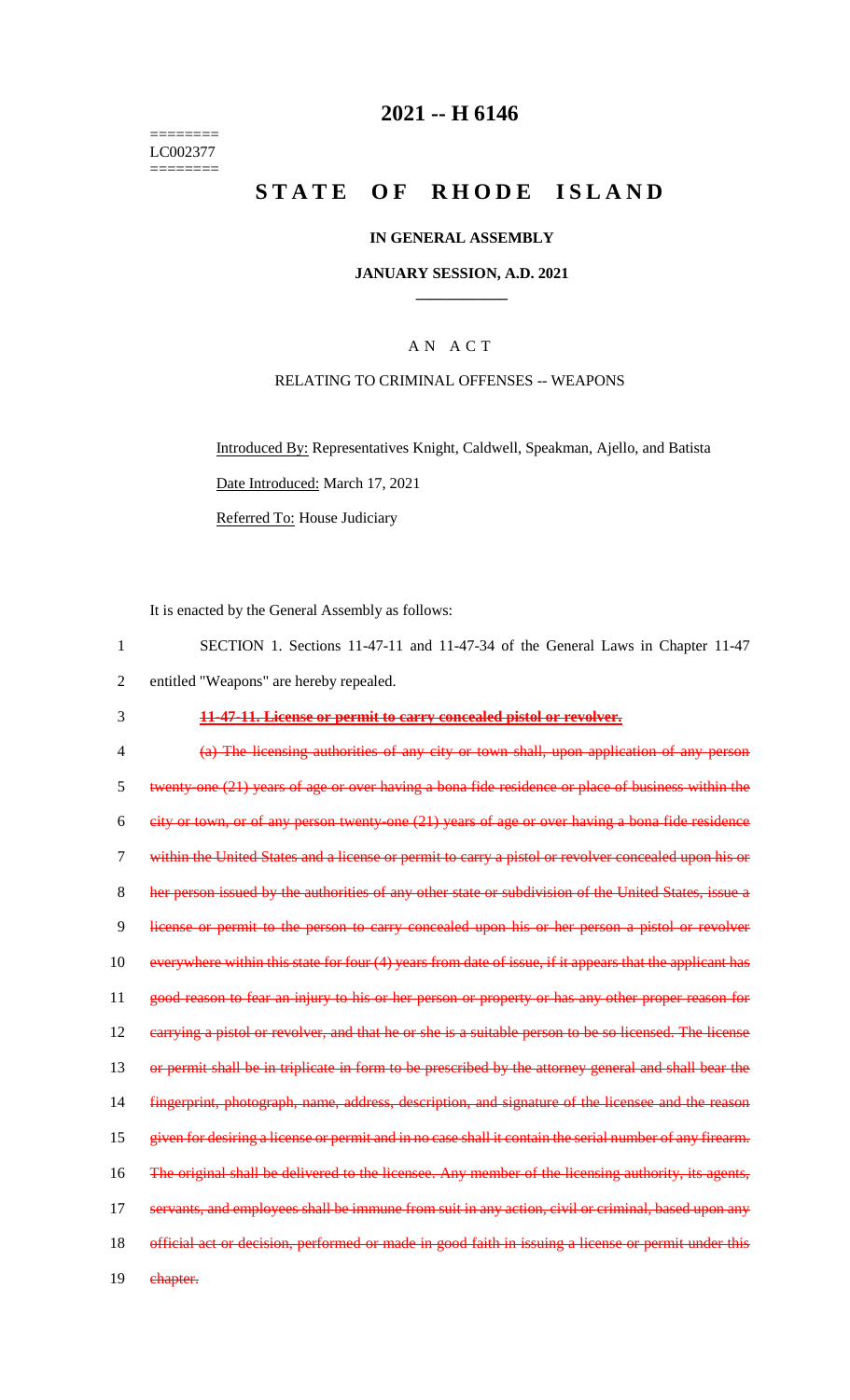(b) Notwithstanding any other chapter or section of the general laws of the state of Rhode Island, the licensing authority of any city or town shall not provide or release to any individual, firm, association or corporation the name, address, or date of birth of any person who has held or currently holds a license or permit to carry a concealed pistol or revolver. This section shall not be construed to prohibit the release of any statistical data of a general nature relative to age, gender and racial or ethnic background nor shall it be construed to prevent the release of information to parties involved in any prosecution of § 11-47-8 or in response to a lawful subpoena in any criminal or civil action which the person is a party to that action.

## **11-47-34. Firearms permits to minors.**

 The Rhode Island state police or the chief of police of the city or town in which the person 11 resides shall issue permits to any person under eighteen (18) years of age only upon satisfactory proof of being engaged in a course of training in the use of firearms at a regular and recognized 13 camp or rifle range, and provided that the person has the written consent of a parent or guardian. Valid membership cards of junior gun clubs or of junior divisions of senior gun clubs incorporated in the state of Rhode Island shall be prima facie evidence of the person under eighteen (18) years 16 of age being engaged in a course of training in the use of firearms at a regular and recognized camp 17 or rifle range.

 SECTION 2. Sections 11-47-8, 11-47-9.1, 11-47-12, 11-47-13, 11-47-18, 11-47-35.1, 11- 47-35.2 and 11-47-60 of the General Laws in Chapter 11-47 entitled "Weapons" are hereby amended to read as follows:

#### **11-47-8. License or permit required for carrying pistol -- Other weapons prohibited.**

22 (a) No person shall, without a license or permit issued as provided in §§  $11-47-11$ , 11-47- 12, and 11-47-18, carry a pistol or revolver in any vehicle or conveyance or on or about his or her person whether visible or concealed, except in his or her dwelling house or place of business or on land possessed by him or her or as provided in §§ 11-47-9 and 11-47-10. The provisions of these sections shall not apply to any person who is the holder of a valid license or permit issued by the licensing authority of another state, or territory of the United States, or political subdivision of the state or territory, allowing him or her to carry a pistol or revolver in any vehicle or conveyance or on or about his or her person whether visible or concealed, provided the person is merely transporting the firearm through the state in a vehicle or other conveyance without any intent on the part of the person to detain him or herself or remain within the state of Rhode Island. No person shall manufacture, sell, purchase, or possess a machine gun except as otherwise provided in this chapter. Every person violating the provision of this section shall, upon conviction, be punished by imprisonment for not less than one nor more than ten (10) years, or by a fine up to ten thousand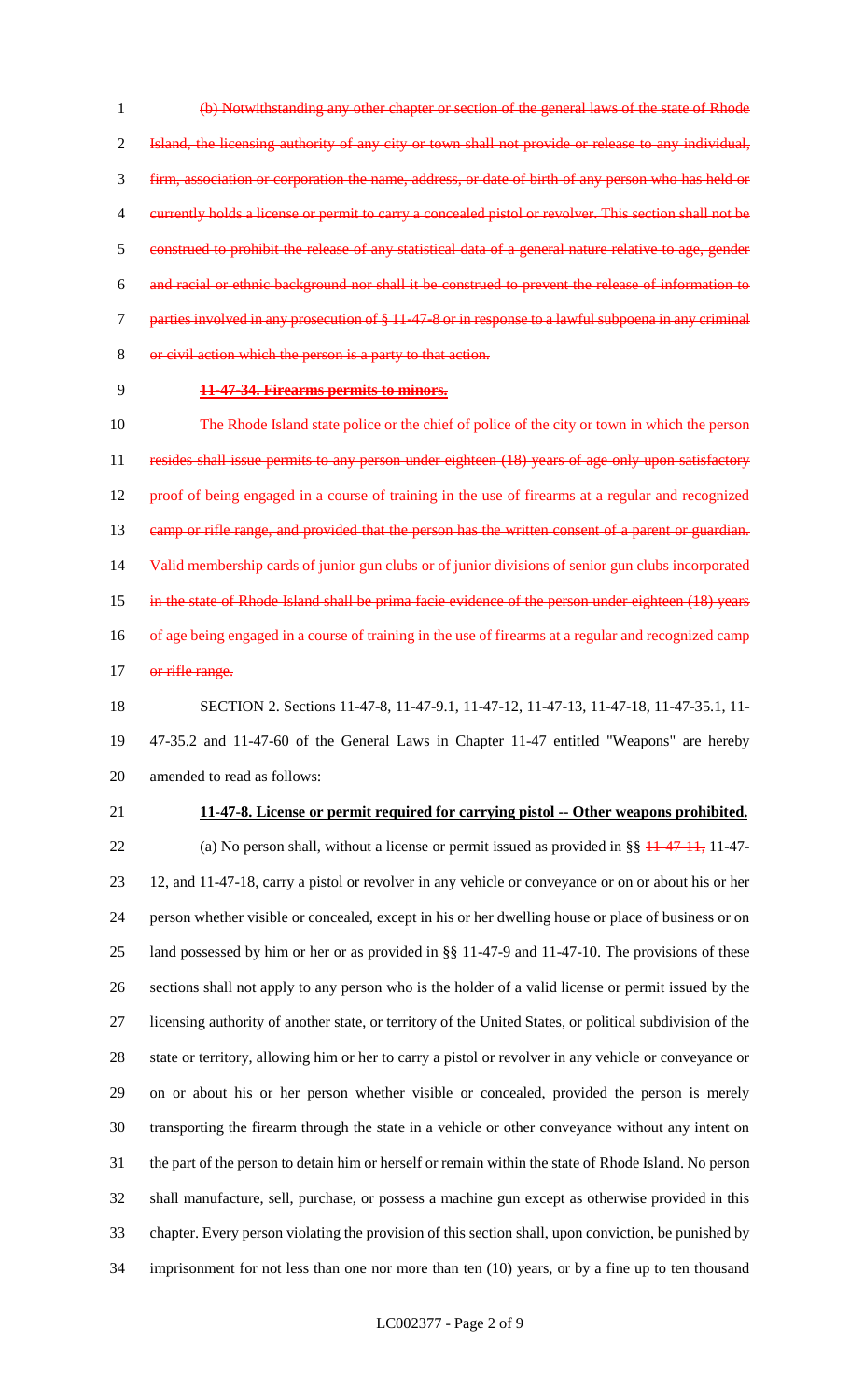dollars (\$10,000), or both, and except for a first conviction under this section, shall not be afforded the provisions of suspension or deferment of sentence, nor a probation.

 (b) No person shall have in his or her possession or under his or her control any sawed-off shotgun or sawed-off rifle as defined in § 11-47-2. Any person convicted of violating this subsection shall be punished by imprisonment for up to ten (10) years, or by a fine of up to five thousand dollars (\$5,000), or both.

 (c) No person shall have in his or her possession or under his or her control any firearm while the person delivers, possesses with intent to deliver, or manufactures a controlled substance. Any person convicted of violating this subsection shall be punished by imprisonment for not less 10 than two (2) years nor more than twenty (20) years, and the sentence shall be consecutive to any sentence the person may receive for the delivery, possession with intent to deliver, or the manufacture of the controlled substance. It shall not be a defense to a violation of this subsection that a person has a license or permit to carry or possess a firearm.

 (d) It shall be unlawful for any person to possess a bump-fire device, binary trigger, trigger crank, or any other device that when attached to a semi-automatic weapon allows full-automatic fire. Individuals who possess these items shall have ninety (90) days from the enactment of this 17 section to either sell, destroy, or otherwise remove these items from the state of Rhode Island. Every person violating the provisions of this section shall, upon conviction, be punished by imprisonment 19 for not less than one nor more than ten (10) years, or by a fine up to ten thousand dollars (\$10,000), or both, and, except for a first conviction under this section, shall not be afforded the provisions of suspension or deferment of sentence, nor a probation.

 (e) No person shall manufacture, sell, offer to sell, transfer, purchase, possess, or have under his or her control a ghost gun or an undetectable firearm or any firearm produced by a 3D printing process. Any person convicted of violating this subsection shall be punished by imprisonment of not more than ten (10) years, or by a fine up to ten thousand dollars (\$10,000), or both and except for a first conviction under this section shall not be afforded the provisions of suspension or deferment of sentence, probation, nor fine. These provisions shall not apply to federally licensed manufacturers (FLN) pursuant to Alcohol, Tobacco, Firearms, and Explosives (ATF) regulations.

## **11-47-9.1. Additional exemptions.**

31 The provisions of §§ 11-47-8 and <del>11-47-11</del> 11-47-18 shall not apply to members of the state police, members of city or town police forces, and members of the Rhode Island airport police department. Persons exempted by the provisions of this section from the provisions of § 11-47-8 shall have the right to carry concealed firearms everywhere within this state; provided, that this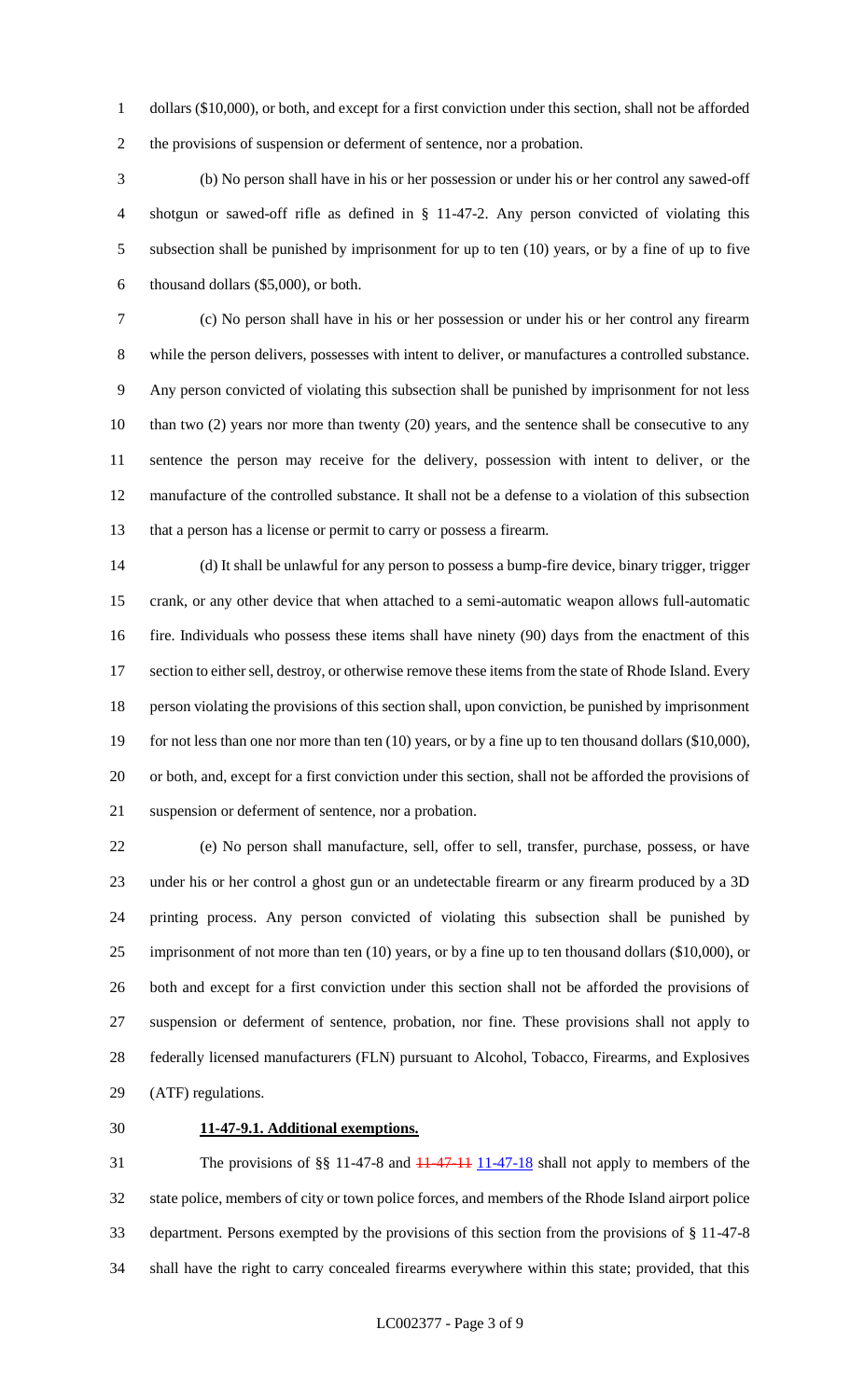- shall not be construed as giving the right to carry concealed firearms to a person transporting
- firearms as merchandise or as household or business goods.
- 

**11-47-12. License or permit fee.**

 A fee of forty dollars (\$40.00) shall be charged and shall be paid for each license or permit to the licensing authority issuing it. Every license or permit shall be valid for four (4) years from the date when issued unless sooner revoked. The fee charged for issuing of the license or permit 7 shall be applied for the use and benefit of the city, town, or state of Rhode Island.

# **11-47-13. Revocation of license or permit.**

 Any license or permit may be revoked for just cause at any time by the authority granting 10 it, and, upon revocation, the authority shall give immediate notice to the attorney general, who shall immediately note the revocation, with the date of revocation, upon the copy of the license or permit on file in his or her office.

# **11-47-18. License or permit issued by attorney general on showing of need -- Issuance to retired police officers.**

 (a) The attorney general may issue a license or permit to any person twenty-one (21) years of age or over to carry a pistol or revolver, whether concealed or not, upon his or her person upon a proper showing of need, subject to the provisions of §§ 11-47-12 and 11-47-15; that license or 18 permit may be issued notwithstanding the provisions of § 11-47-7. Such person must undergo a 19 national criminal records check, which shall include fingerprints submitted to the Federal Bureau of Investigation (FBI) by the bureau of criminal identification of the department of attorney general. 21 The applicant shall be responsible for the cost of the national criminal records check.

22 (b) All state police officers and permanent members of city and town police forces of this 23 state who have retired in good standing after at least twenty (20) years of service, or retired in good 24 standing due to a physical disability other than a psychological impairment, may be issued a license 25 or permit by the attorney general subject to the provisions of §§ 11 47 12 and 11 47 15. The term 26 "in good standing" means that at the time of retirement, the police officer was not facing 27 disciplinary action that could have resulted in his or her termination for misconduct or unfitness for 28 office. Any member of the licensing authority, and its agents, servants, and employees shall be immune from suit in any action, civil or criminal, based upon any official act or decision, performed or made in good faith in issuing a license or permit under this chapter.

 (c) Notwithstanding any other chapter or section of the general laws of the state of Rhode Island, the attorney general shall not provide or release to any individual, firm, association or corporation the name, address, or date of birth of any person who has held or currently holds a license or permit to carry a concealed pistol or revolver. This section shall not be construed to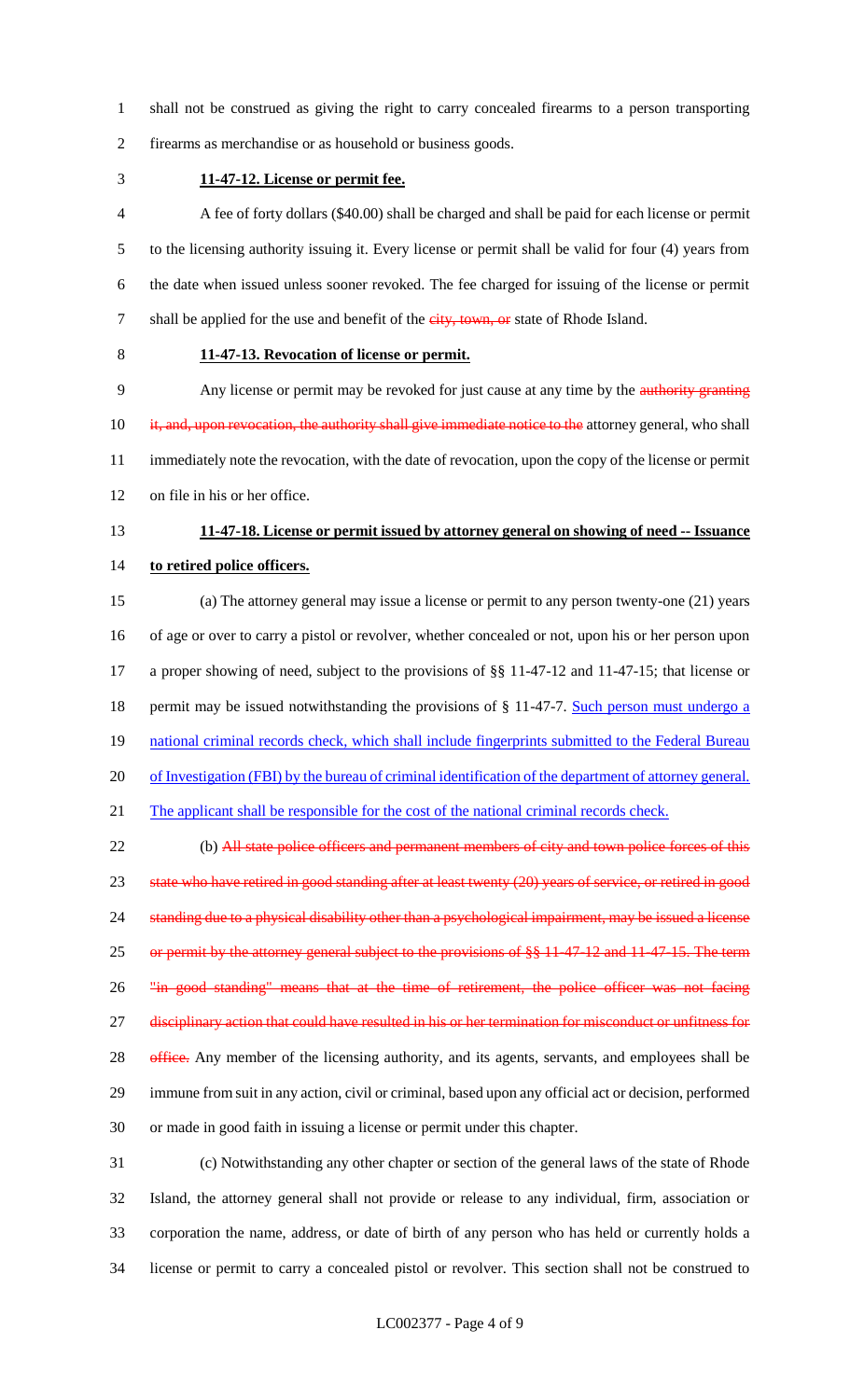prohibit the release of any statistical data of a general nature relative to age, gender and racial or ethnic background nor shall it be construed to prevent the release of information to parties involved in any prosecution of § 11-47-8 or in response to a lawful subpoena in any criminal or civil action which said person is a party to such action.

- (d) Local law enforcement shall cooperate with the attorney general throughout the permitting process.
- 

# **11-47-35.1. Persons exempt from § 11-47-35.**

 The provisions of § 11-47-35 shall not apply to full-time members of the state police, full- time members of the state marshal's office, full-time members of city or town police departments, 10 or state marshals or correctional officers or persons licensed under § 11-47-11 11-47-18.

## **11-47-35.2. Sale of rifles/shotguns.**

 (a) No person shall deliver a rifle or shotgun to a purchaser until seven (7) days shall have elapsed from twelve o'clock (12:00) noon of the day following the day of application for the purchase, and when delivered, the rifle or shotgun shall be unloaded and securely wrapped, with the bill of sale for it to be enclosed within the wrapper with the rifle or shotgun. Any citizen of the United States and/or lawful resident of this state who is eighteen (18) years of age or older, and any non-resident member of the armed forces of the United States who is stationed in this state and who is eighteen (18) years of age or older, may, upon application, purchase or acquire a rifle or shotgun. At the time of applying for the purchase of a shotgun or rifle the purchaser shall complete and sign in triplicate and deliver to the seller the application form described in this section, and in no case shall it contain the serial number of the rifle or shotgun.

| 22 | (Face of application form)                       |
|----|--------------------------------------------------|
| 23 | Application to Purchase Shotgun or Rifle         |
| 24 |                                                  |
| 25 |                                                  |
| 26 |                                                  |
| 27 | (Street and number)<br>(City or town)<br>(State) |
| 28 |                                                  |
| 29 |                                                  |
| 30 |                                                  |
| 31 |                                                  |
| 32 |                                                  |
| 33 |                                                  |
| 34 |                                                  |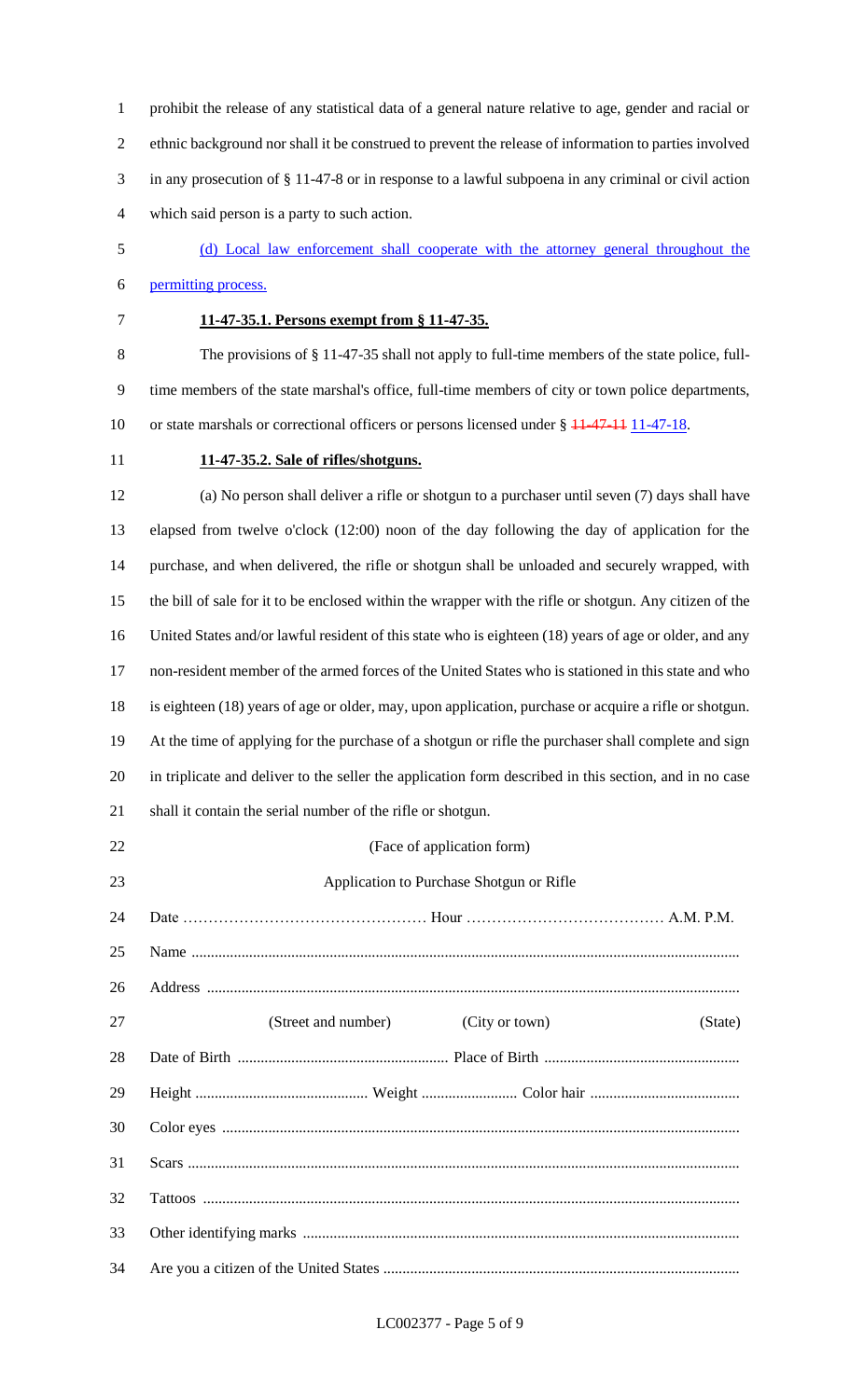| $\mathbf{1}$   |                                                                                                      |
|----------------|------------------------------------------------------------------------------------------------------|
| $\overline{2}$ |                                                                                                      |
| 3              |                                                                                                      |
| $\overline{4}$ |                                                                                                      |
| 5              |                                                                                                      |
| 6              | (See § 11-47-2 General Laws of Rhode Island)                                                         |
| 7              | Have you ever been adjudicated or under confinement as addicted to a controlled substance            |
| 8              |                                                                                                      |
| 9              |                                                                                                      |
| 10             |                                                                                                      |
| 11             |                                                                                                      |
| 12             |                                                                                                      |
| 13             |                                                                                                      |
| 14             |                                                                                                      |
| 15             |                                                                                                      |
| 16             | (See § 11-47-23 for penalty for false information on this application)                               |
| 17             | (Reverse side of application form)                                                                   |
| 18             | AFFIDAVIT: I certify that I have read and am familiar with the provisions of §§ 11-47-1              |
| 19             | -- 11-47-59, inclusive, of the general laws of the State of Rhode Island and Providence Plantations, |
| 20             | and that I am aware of the penalties for violation of the provisions of the cited sections.          |
| 21             |                                                                                                      |
| 22             |                                                                                                      |
| 23             | State of Rhode Island                                                                                |
| 24             | Subscribed and sworn before me this  day of  A.D. 20                                                 |
| 25             | Notary Public                                                                                        |
| 26             |                                                                                                      |
| 27             | (b) The person who is selling the rifle or shotgun shall, on the date of application, sign and       |
| 28             | forward by registered mail or by delivery in person, or by electronic mail if approved by the        |
| 29             | applicable police department, the original and duplicate copies of the application to the chief of   |
| 30             | police in the city or town in which the purchaser has his or her residence or to the superintendent  |
| 31             | of the Rhode Island state police in the instance where the purchaser either resides in the town of   |
| 32             | Exeter or resides out of state. The superintendent of the Rhode Island state police or the chief of  |
| 33             | police in the city or town in which the purchaser has his or her residence shall mark or stamp the   |
| 34             | original copy of the application form with the date and time of receipt and return it by the most    |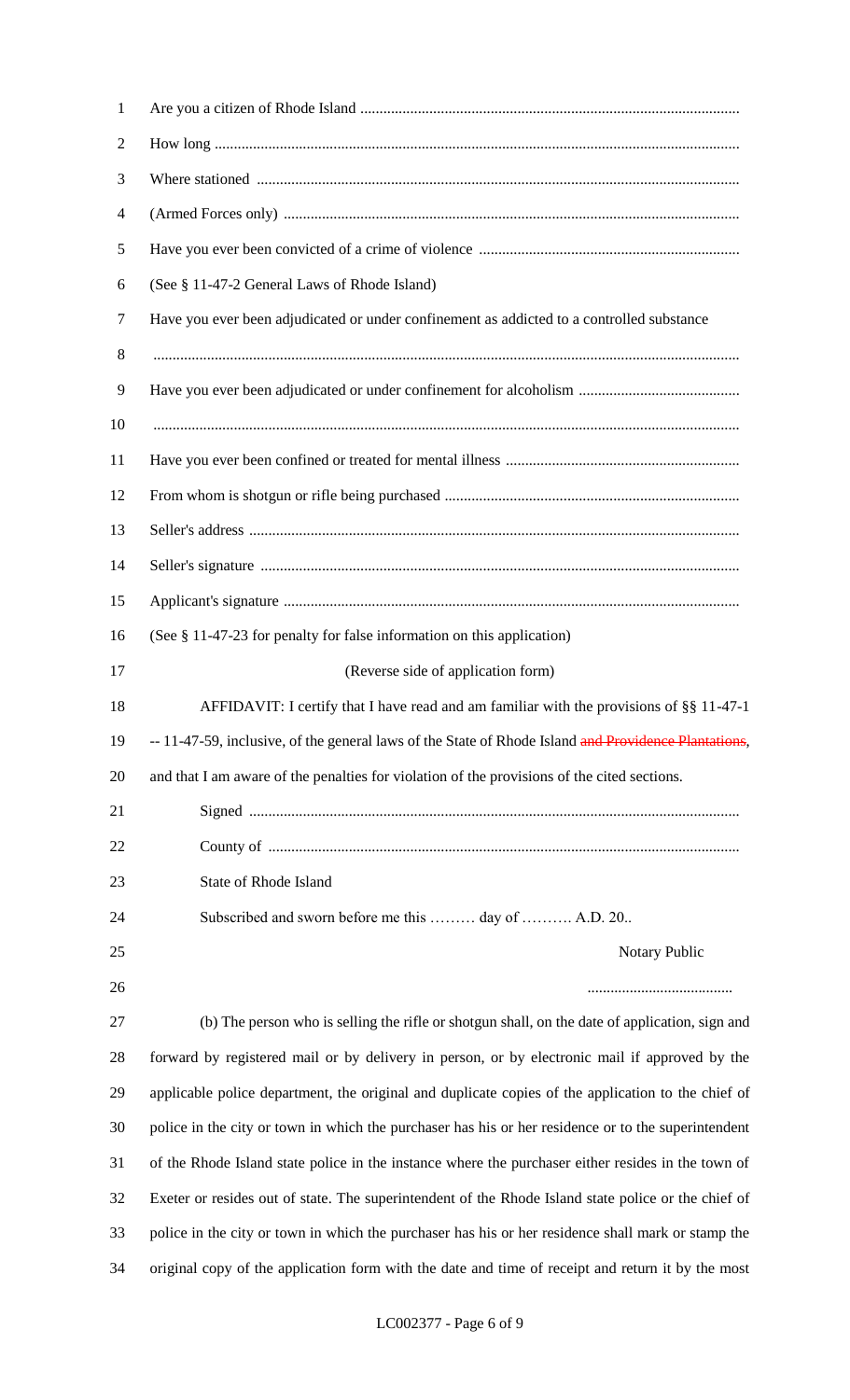expeditious means to the seller. The triplicate copy duly signed by the seller shall within seven (7) days be sent by him or her by registered mail, by delivery in person, or by electronic mail, to the attorney general. The person who is selling the rifle or shotgun shall retain the original copy duly receipted by the police authority to whom sent or delivered for a period of six (6) years with other records of the sale. It shall be the duty of the police authority to whom the duplicate copy of the application form is sent or delivered to make a background check of the applicant to ascertain whether he or she falls under the provisions of § 11-47-5, 11-47-6, 11-47-7, or 11-47-23. If, after 8 the lapse of seven (7) days from twelve o'clock (12:00) noon of the day following application, no disqualifying information has been received from the investigating police authority by the person who is selling the rifle or shotgun, he or she will deliver the firearm applied for to the purchaser. Upon the finding of no disqualifying information under the provisions of the above cited sections of this chapter, and in no case later than thirty (30) days after the date of application, the duplicate and triplicate copies of the application will be destroyed. Retention of the duplicate and triplicate copies in violation of this chapter or any unauthorized use of the information contained in them by a person or agency shall be punishable by a fine of not more than one thousand dollars (\$1,000). The provisions of this section shall not apply to bona fide sales at wholesale to duly licensed retail dealers, nor to purchases by retail dealers duly licensed under the provisions of § 11-47-39.

 (c) The provisions of this section shall not apply to full-time members of the state police, 19 full-time members of city or town police departments, persons licensed under  $\frac{8}{9}$  11-47-9 and 11-20 47-11 § 11-47-9, or to sales of air rifles or "BB guns" or to sales of antique firearms as defined in § 11-47-2.

## **11-47-60. Possession of firearms on school grounds.**

 (a)(1) No person shall have in his or her possession any firearm or other weapons on school grounds.

 (2) For the purposes of this section, "school grounds" means the property of a public or private elementary or secondary school or in those portions of any building, stadium, or other structure on school grounds which were, at the time of the violation, being used for an activity sponsored by or through a school in this state or while riding school provided transportation.

 (3) Every person violating the provisions of this section shall, upon conviction, be sentenced to imprisonment for not less than one year nor more than five (5) years, or shall be fined not less than five hundred dollars (\$500) nor more than five thousand dollars (\$5,000).

 (4) Any juvenile adjudicated delinquent pursuant to this statute shall, in addition to whatever other penalties are imposed by the family court, lose his or her license to operate a motor vehicle for up to six (6) months. If the juvenile has not yet obtained the necessary age to obtain a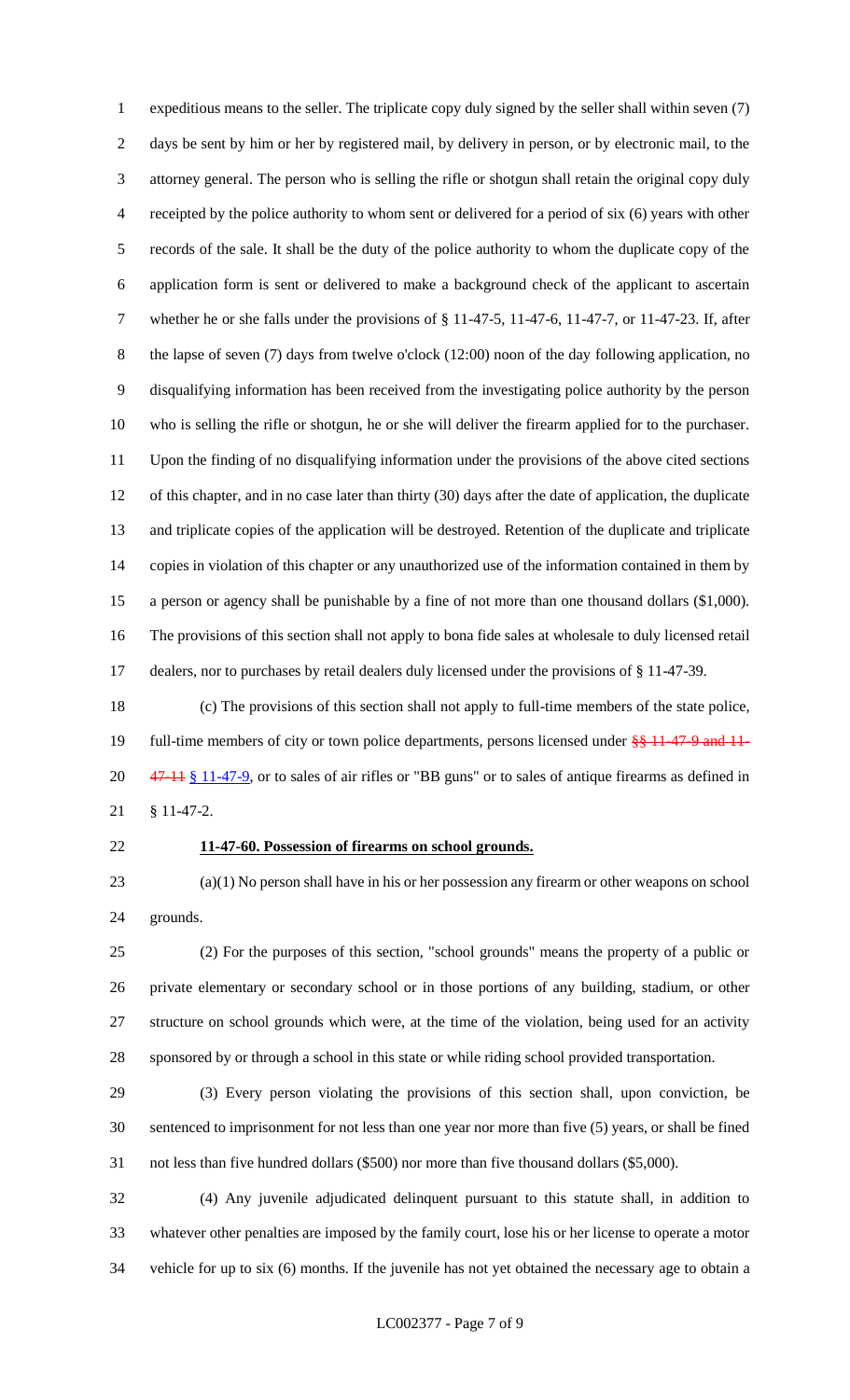- license, the court may impose as part of its sentence a delay in his or her right to obtain the license
- when eligible to do so, for a period of up to six (6) months.
- (b) The provisions of this section shall not apply to any person who shall be exempt 4 pursuant to the provisions of §§ 11-47-9, 11-47-11, and 11-47-18 or to the following activities when the activities are officially recognized and sanctioned by the educational institution: (1) Firearm instruction and/or safety courses;
- (2) Government-sponsored military-related programs such as ROTC;
- (3) Interscholastic shooting and/or marksmanship events;
- (4) Military history and firearms collection courses and/or programs; and
- (5) The use of blank guns in theatrical and/or athletic events.
- (c) The provisions of this section shall not apply to colleges, universities, or junior colleges.
- SECTION 3. This act shall take effect upon passage.

======== LC002377 ========